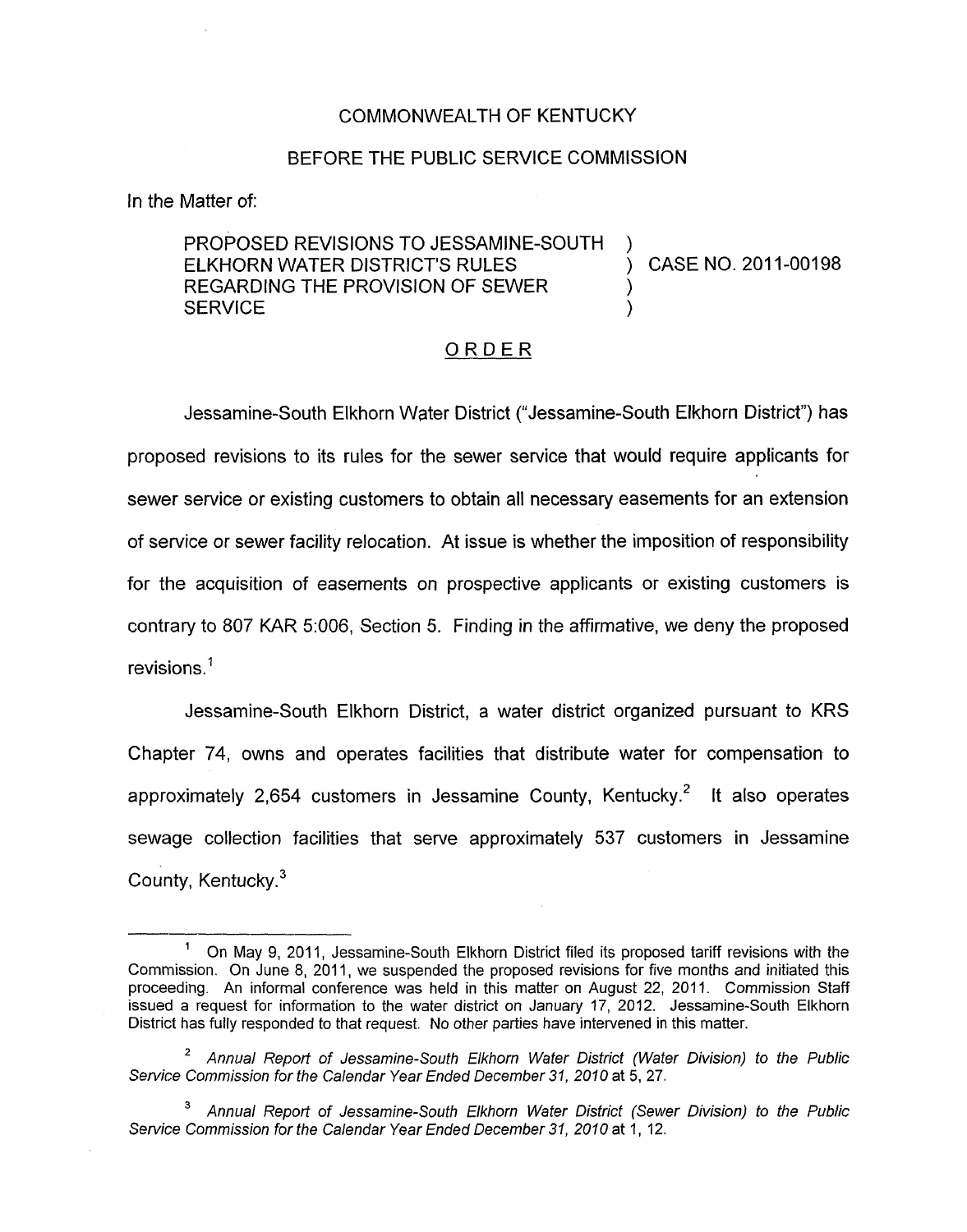Jessamine-South Elkhorn has filed with the Commission proposed revisions to its

Rules and Regulations for Furnishing Sewer Service.<sup>4</sup> These revisions generally

address the responsibility of an applicant for service or of an existing customer seeking

**No** service requested shall be granted unless the property of said applicant is contiguous to an existing sewer main of the District. Should the applicant desire to have the existing system extended for service, same shall be accomplished as required hereafter. *Should applicant request to have sewice extended, it will be the applicant's. requirement and responsibility to provide any necessary easement (s) on private land. The easement(s) shall be prepared by the District's attorney, at the applicant's expense, from descriptions and landowner information provided by the applicant. The path of the easement shall be subject to the District's approval.* 

The following paragraph has been added to Rule **5:** 

*Should a situation occur where it would be feasible to provide service to an applicant at a point of delivery not on the applicant's premises, then it would be the applicant's requirement and responsibility to provide the necessary easement(s) on private land. The easement(s) shall be prepared by the District's attorney, at the applicant's expense, from descriptions and landowner information provided by the applicant. The path of the easement shall be*  subject to the District's approval.

Rule 12 has been revised as follows:

The District may, at the request of a customer or other person, relocate, change or modify existing District owned equipment, mains or appurtenances. Those requesting shall reimburse District for such changes at actual cost including but not limited to appropriate legal, administrative, engineering and overhead costs. *If additional easement(s) are required, it shall be the customer or other person's requirement and responsibility to provide or obtain the necessary easement(s) from other private landowner(s). The easement(s) shall be prepared by the District's attorney, at the customer or other person's expense, from descriptions and landowner information provided by the customer or other person. The path of the easement shall be subject to the approval of the District.* 

The following paragraph has been added to Rule 32:

*If additional easement(s) are required, it shall be the Customer or other person's requirement and responsibility to provide or obtain the necessary easement(s) from other private landowner(s). The*  easement(s) shall be prepared by the District's attorney, at the *Customer or other person's expense, from descriptions and landowner information provided by the Customer or other person. The path of the easement shall be subject to the approval of the District.* 

The rules at issue, with the proposed changes indicated in bold italics, are set forth below. **<sup>4</sup>** Revised Rule **4** at pertinent paragraph states: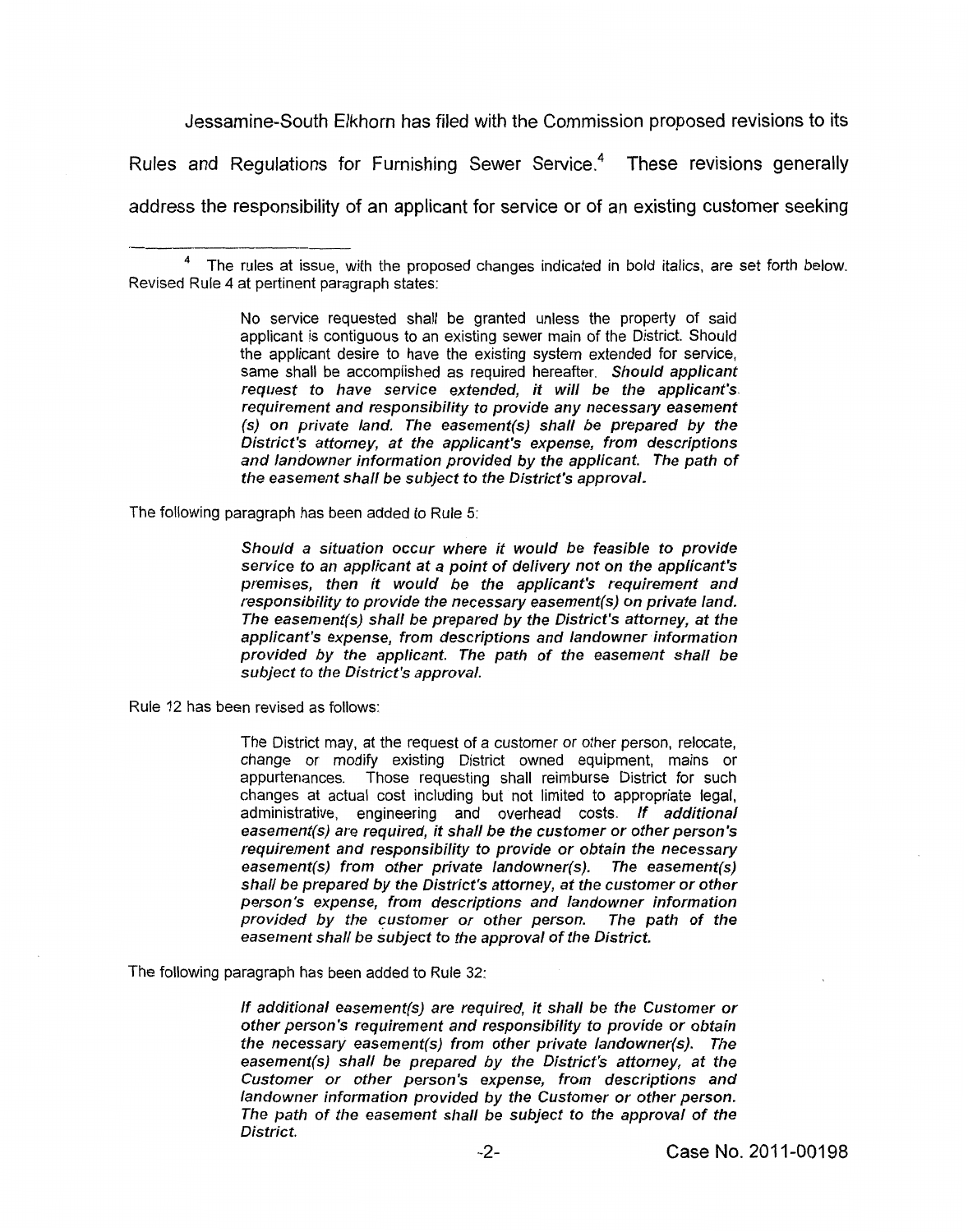the relocation of existing sewer facilities to provide easements. More specifically, they provide that, should the proposed extension or relocation of sewer facilities require the acquisition of easements on private lands, the applicant or customer must obtain the easement<sup>5</sup>

In support of the proposed revisions, Jessamine-South Elkhorn District notes that no applicant for service has yet been unable to obtain the required easements for an extension. $<sup>6</sup>$  It asserts that the revisions are aimed primarily at real estate subdivision</sup> developers, who are responsible for most sewer main extension requests, and are necessary to prevent "taxing the entire customer base for the cost of extensions which only benefit the [real estate] developer. $\frac{1}{7}$  The water district argues that existing customers receive no benefit from a sewer main extension and that real estate subdivision developers are in the best position to allocate the cost of easement acquisition through their pricing of real estate tracts.

The proposed revisions clearly are contrary to 807 KAR 5:006, Section 5(3). This regulation provides:

> Obtaining easements and rights-of-way necessary to extend service shall be the responsibility of the utility. No utility shall require a prospective customer to obtain easements or rightsof-way on property not owned by the prospective customer as a condition for providing service. The cost of obtaining easements or rights-of-way shall be included in the total per foot cost of an extension, and shall be apportioned among the utility and customer in accordance with the applicable extension administrative regulation. condition for p<br>asements or right<br>of cost of an exte<br>lility and custom<br>dension administr<br>mine-South Elkhorn D

Jessamine-South Elkhorn District also proposes revisions to Rule 9 to permit the collection of legal fees and costs that a court of jurisdiction awards. We found that these revisions are reasonable and have not addressed them in great detail.

Jessamine-South Elkhorn District's Response to Commission Staffs First Request for Information, Item 1(b) (filed Jan. 30, 2012).

<sup>&#</sup>x27; *M.,* Item 19(a).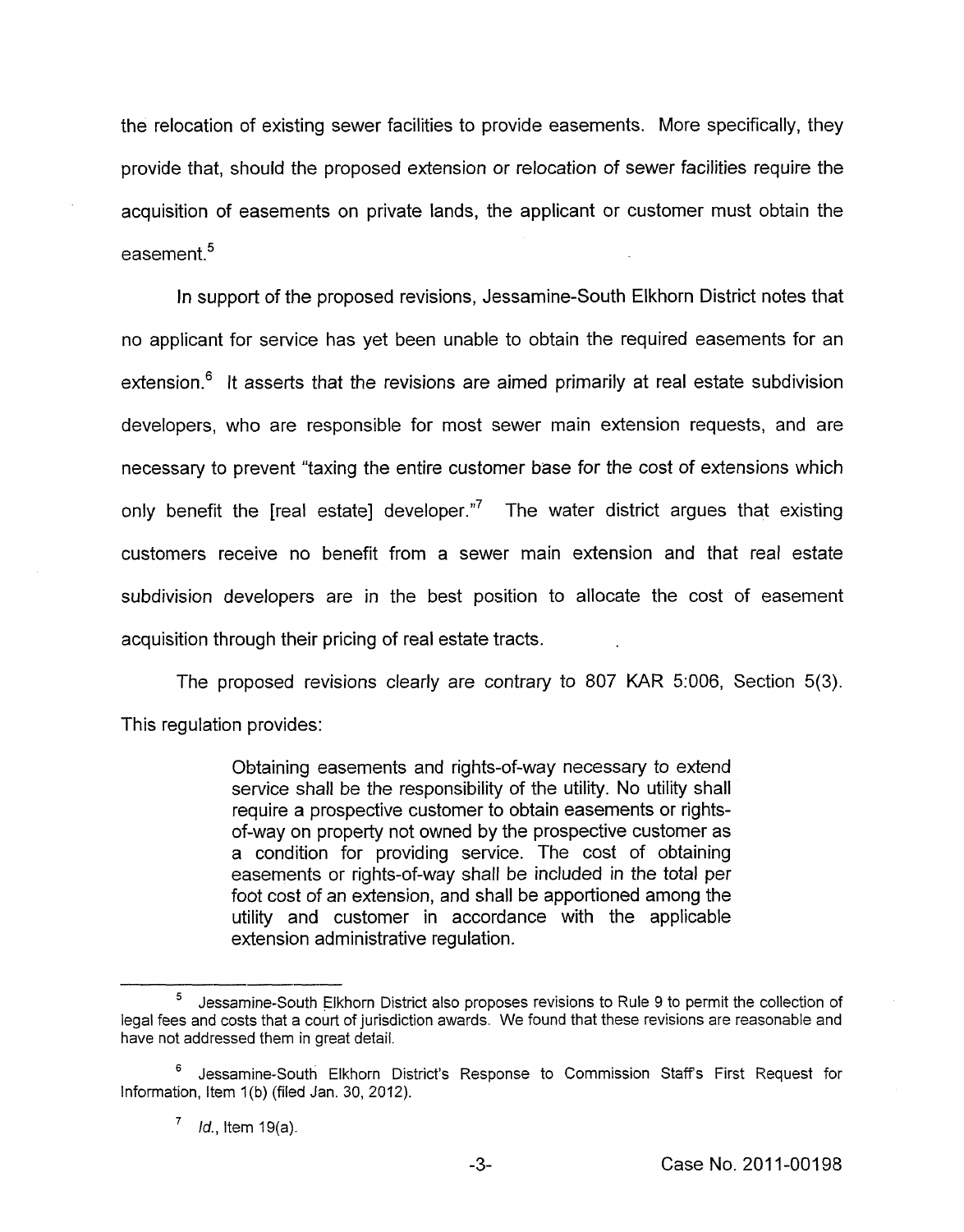The Commission has previously interpreted this regulation as prohibiting a water utility from requiring an applicant to obtain easements for an extension and placing responsibility for easement acquisition on the water utility.<sup>8</sup>

While conceding that the proposed revisions are contrary to 807 KAR 5:006, Section 5(3),<sup>9</sup> Jessamine-South Elkhorn District argues that a deviation is appropriate in this instance. Noting that most sewer extensions are made to real estate subdivisions, the water district asserts that real estate subdivision developers have already allocated easement acquisition costs through the sale of real estate tracts. To require the water district to assume the acquisition costs by requiring the water district to obtain easements, the water district argues, ultimately places the burden of these costs on the water district's existing customers by increasing expenses that must be recovered through rates.<sup>10</sup>

The Commission finds no merit in these arguments. First, they fail to consider that most water utilities have the power of eminent domain.<sup>11</sup> A water district can thus obtain an easement from an obstinate landowner where an individual applicant cannot. Moreover, this power provides a water district with greater leverage to deal with such landowners, serves as an incentive for such landowners to negotiate, and creates greater opportunity for acquiring an easement at a more favorable price.

Second, 807 KAR 5:006, Section 5(3), does not require a utility to absorb the cost of easement acquisition. It provides that the cost of the easement acquisition be

*See, e.g.,* Case No. 94-404, *Orbin and Margie Brock v. Western Rockcastle Water Ass'n* (Ky. PSC Feb. 23, 1996); Case No. 98-332, *Regina Lee Jones v. Western Rockcastle Water Ass'n* (Ky. Jan. *26,* 1999); Case No. 2005-00356, *Annette D. Calverf v. U.S. 60 Water Disf.* (Ky. PSC Jun. 2, 2006). **8** 

Jessamine-South Elkhorn District's Response *to* Commission Staffs First Request for **<sup>9</sup>** Information, *Item* 3(a).

<sup>&</sup>lt;sup>10</sup> *Id.*, Item 3(b).

*See, e.g.,* KRS 74.090; KRS 96.080; KRS 416.340.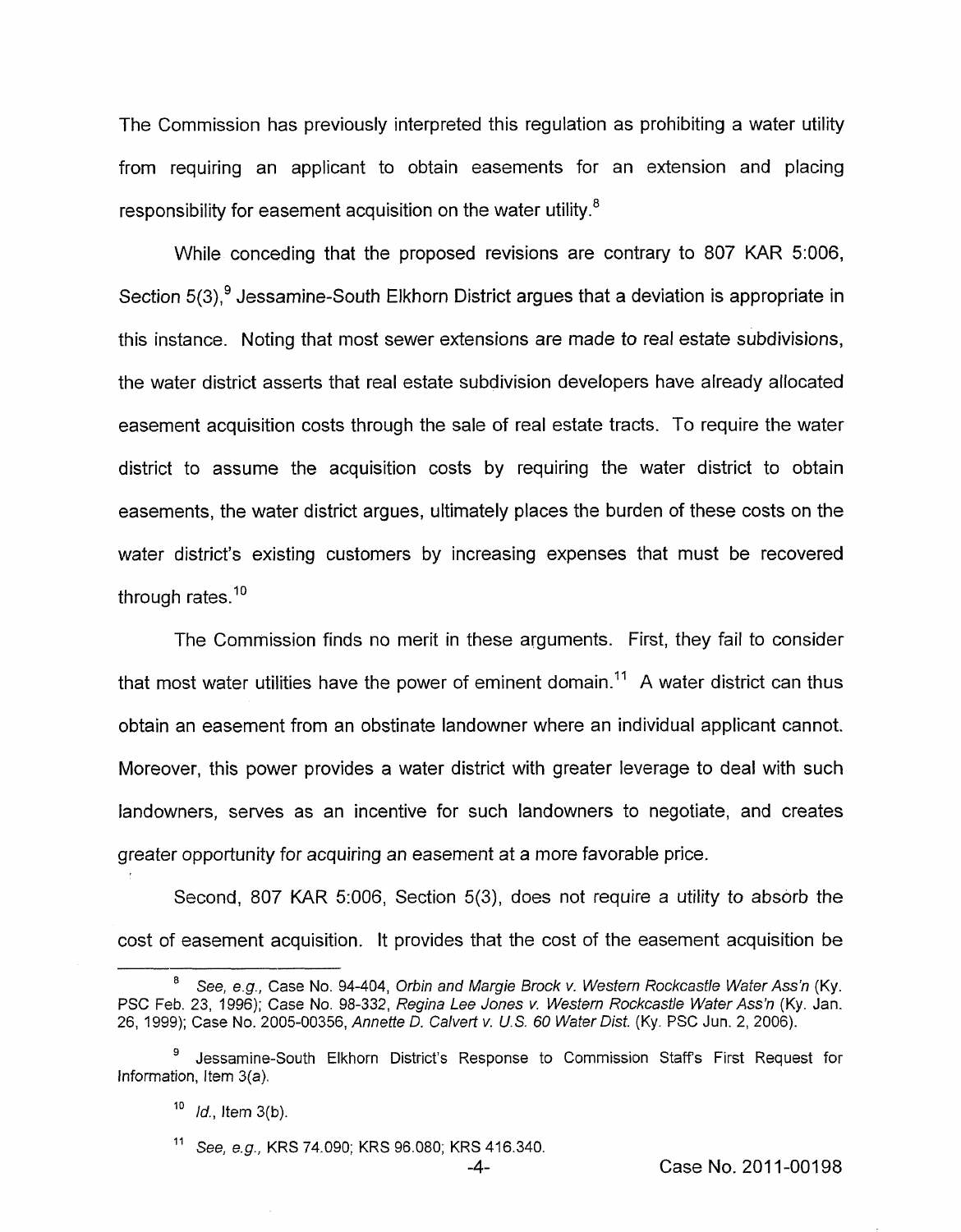included in the cost of the main extension. As the Commission's sewer regulations make no provision for apportioning the cost of sewer main extensions,  $12$  the applicant for service effectively bears all easement acquisition costs. Jessamine-South Elkhorn's argument that its position protects existing customers, therefore, lacks any support.

Finally, we question Jessamine-South Elkhorn District's position that extensions provide no benefit to existing customers. The extension of sewer mains permits the water district to increase its customer base for both sewer and water customers. An expanded customer base means a larger number of customers over which to spread fixed costs and should result in lower per-customer costs for fixed cost expenses.

The Commission also finds the proposed requirement that the water district's attorney must prepare all easements to be unreasonable. While we recognize the need for the water district's legal counsel to review any easement to ensure its adequacy, we find no reason why the easement must in all cases be prepared by the water district's counsel. To the extent that an applicant for service has obtained an easement through his or her own efforts, he or she should not be compelled to use another entity's legal counsel.<sup>13</sup>

Having reviewed the proposed revisions and evidence of record and being otherwise sufficiently advised, the Commission HEREBY ORDERS that:

1. Jessamine-South Elkhorn District's proposal to revise Rules **4,** 5, 12 and 32 of its Rules and Regulations for Furnishing Sewer Service are denied.

 $12$  The Commission recognizes the absence of any method to allocate the cost of sewer main extensions as a significant deficiency with 807 KAR 5:071. **All** other utility sectors have regulations that specifically address this issue. See, *e.g.,* 807 KAR 5:022, Section 9(16) (extensions of gas mains); 807 KAR 5:041, Section 11 (extension of electric lines); 807 KAR 5:066, Section 11 (extensions of water mains). We are of the opinion that this issue should be reviewed as part of our ongoing review of Commission regulations.

<sup>&</sup>lt;sup>13</sup> The water district may still assess a reasonable fee to cover the costs of legal review of a tendered easement. Such fee should be stated in the water district's filed rate schedule.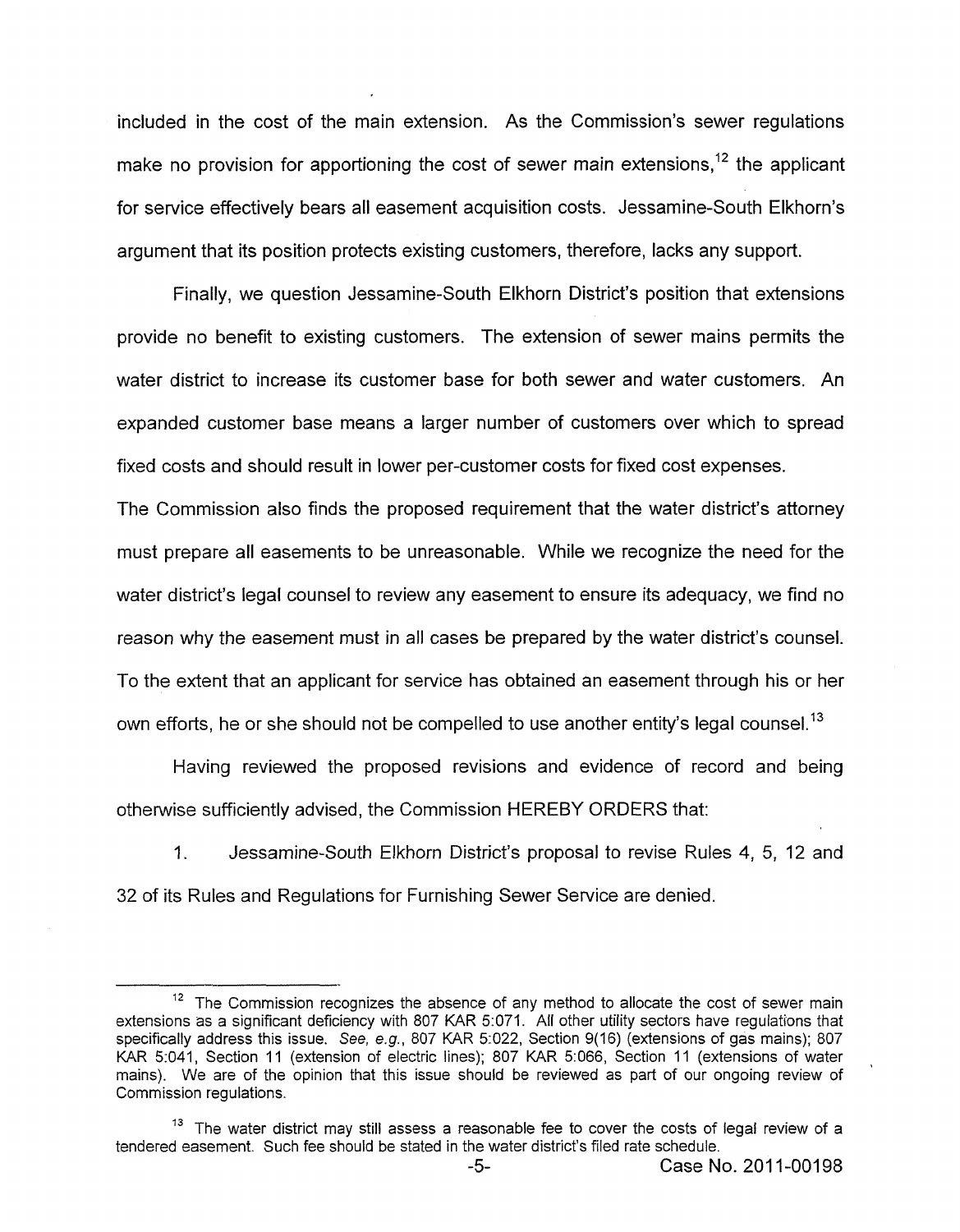2. Jessamine-South Elkhorn District's proposal to revise Rule 9 of its Rules and Regulations for Furnishing Sewer Service is granted.

3. Jessamine-South Elkhorn District shall make sewer main extensions in accordance with 807 KAR 5:006, Section **5(3)** and the provisions of this Order.

**4.** Within 20 days of the date of this Order, Jessamine-South Elkhorn shall file revised tariff sheets that reflect the proposed revisions approved in this Order.

By the Commission



**ATTE** Execu Dírĕctor

Case No. 2011-00198